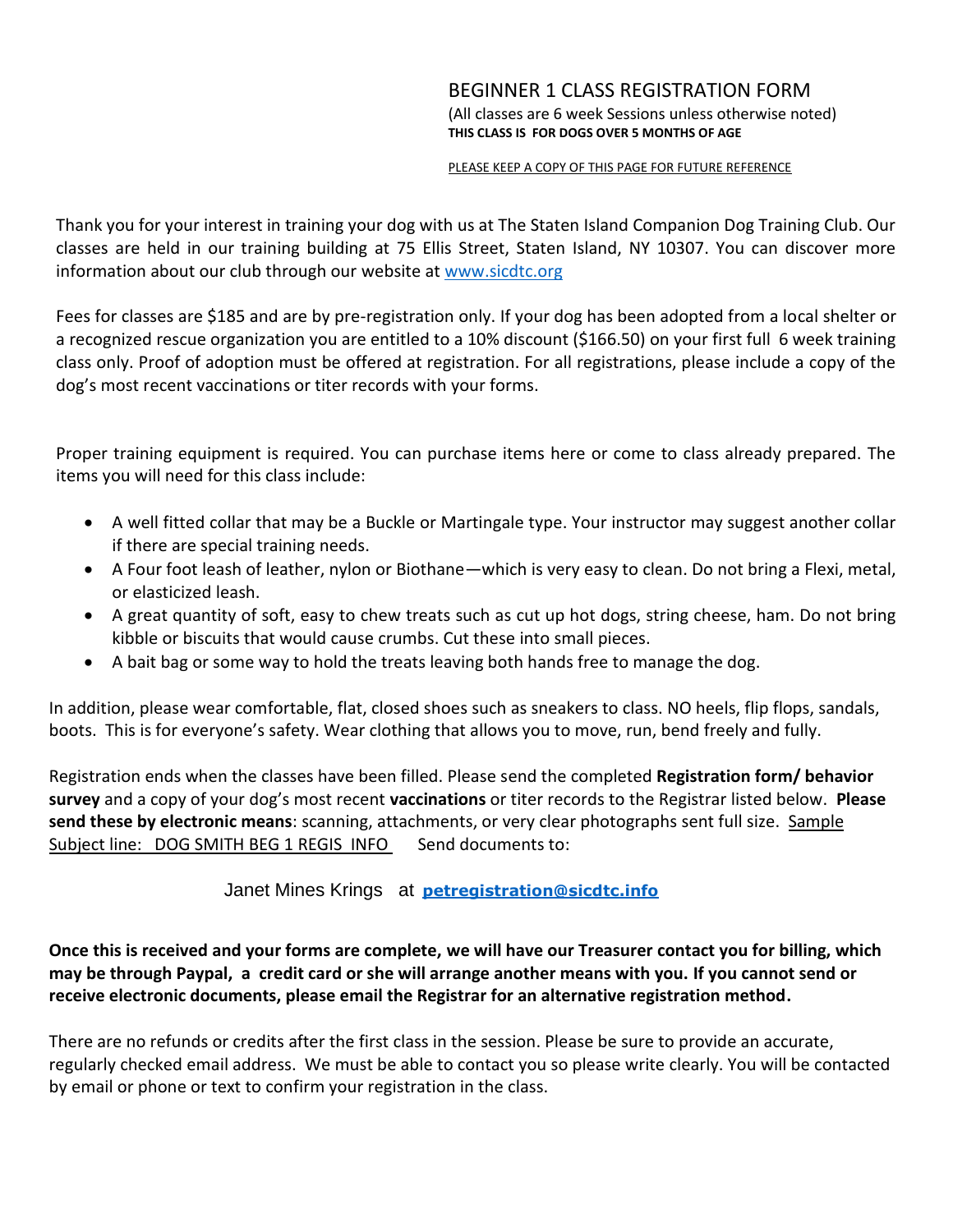## **IMPORTANT CLASS INFORMATION PLEASE READ CAREFULLY**

We understand that our world has taken on a new risk that we all share, but by working together in smart and reasonable ways we can move closer to the kind of life we can all enjoy together.

In order to keep our classes safe for all, we are following guidelines established by NY State and the CDC and ask that all students and instructors to comply with the following:

- We ask everyone to carefully read and sign our Release and Assumption of Risk Agreement, including the Covid-19 Liability Release Waiver. Keep a copy for your records. We will consider your class registrations your ongoing agreement. Please either bring a signed copy to class on the first day or sign a copy in class if you are unable to make a copy yourself.
- The use of masks is optional at this time, but as health conditions change we may alter our rules to keep our students and instructors safe.
- If you feel you are unwell…do not come to class. Please contact your instructor or registrar if you do become ill with Covid-19 so we can accurately trace any contacts that might include the club.
- We are limiting teams in the building to One Handler, One Dog, and One Observer. The Observer can be any Adult or a child. We allow Junior Handlers aged TEN or above as long as they can physically handle the dog. The instructor will have the final say on this.
- A special RELEASE FORM for Juniors is required—be certain to note on your Registration form that a child (age 10-17) will be handling in class. Please do not just show up with a child without first informing us.
- The Handler needs to be the SAME handler throughout the class. Do not switch off week to week.
- Give your leashes a gentle bath before class by dunking them in a sink of soapy water, rinsing, then let them air dry.
- Bring a play toy to class…but leave the fuzzy ones at home. They are harder to keep clean. Dunk the smooth plastic ones in a soapy bath and pat dry.
- Be prepared to receive class notes electronically. Either by email, or as attachments. You may need to learn how to download files. It is useful to create a separate folder in your computer for each class you take. We are trying to eliminate handling a lot of the paper we typically generate and the mail. We would like your help and cooperation—but realize not everyone has the same equipment or skills. If you do not know how to access something—TELL US—and we will try another way to get you the information you need for class.
- We have a small store, Barkingham Palace where you can buy treats, collars, leashes, toys and other things. In consideration of trying to limit exposure to the virus—we ask that you do NOT enter the store—but look from the observation window in the hallway. The store is small, and our store manager, Gladys, will be happy to pick up and point out anything you want to see. If your dog needs to be fitted with a new collar, she will bring you and your dog to an adjoining room..Ring A…where there is a lot more room to move and socially distance. Paying for items from Barkingham Palace: Checks,Venmo/ Paypal (using the QScan through your cell phone App) are ideal.
- We would like to minimize the handling of cash.